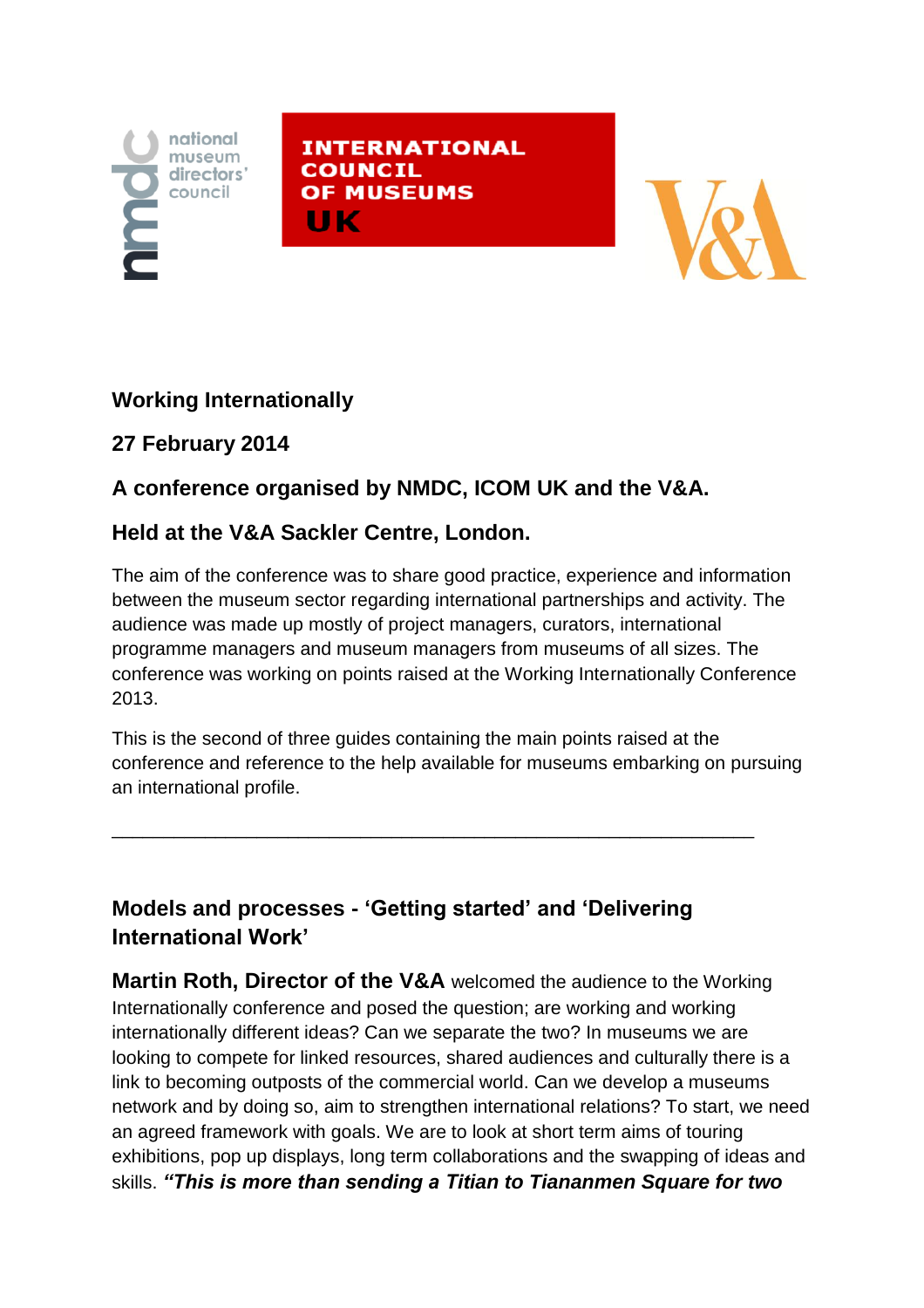*weeks, we are looking for a sustainable way to collaborate on a long* 

*term basis."* We are aiming to combine forces to work together but we need a framework to work with - this could be provided by the British Council but there are many successful models that are working for museums today. Today we will be looking at a model of effective partnership through the model that ICOM UK, NMDC and the V&A have provided in setting up this conference.

**During the day delegates heard from speakers who had a wide range of experiences from working internationally. Here are some of the recommendations and experiences from those individuals.**

#### **Starting with the collection: Claire Blakey, Curator, Potteries Museum, Stoke on Trent**

International work in Chinese museums led to strengthened UK connections

Tangible outcome: An exhibition *Two Cities*

Funding from the British Council and a Jonathan Ruffer Grant to continue research to find potters at the beginning of their careers.

The Potteries Museum in Stoke on Trent can boast a world class collection of Staffordshire Ceramics. The collection's strength has been recognised for its breadth of representation of UK produced ceramics but also its influences from the international field of historical and contemporary ceramics ranging from Chinese to Islamic countries. Claire became involved in the collection on a short term 5 month contract in 2007 to look at the collections links to Chinese pots; seven years later she is still researching these links and has built up a network of colleagues in China but also throughout the UK. Claire sees the international work as important but something that has to be completed alongside her day job.

Claire travelled to China with British Council funding along with partners from Bristol Museum and Art Gallery (Curator, Kate Newnham) and Colchester. The bursary allowed the UK team to meet people in China to reach an important stage of partnership clarification early on in the project. The initial grant enabled research and partnership work to take place that culminated in an exhibition *Two Cities*.

Further down the line, a Jonathan Ruffer Grant was awarded that enable the team to travel back to China (Shanghai and Jingdezhen) to find potters who were at the beginning of their career. Bristol, Stoke on Trent and Cheltenham worked as UK partners collecting pieces that would make a UK touring exhibition to the three UK venues. Claire has also worked with schools in the 'Firing Up' initiative; aiming to start a dialogue between the old collection and the contemporary.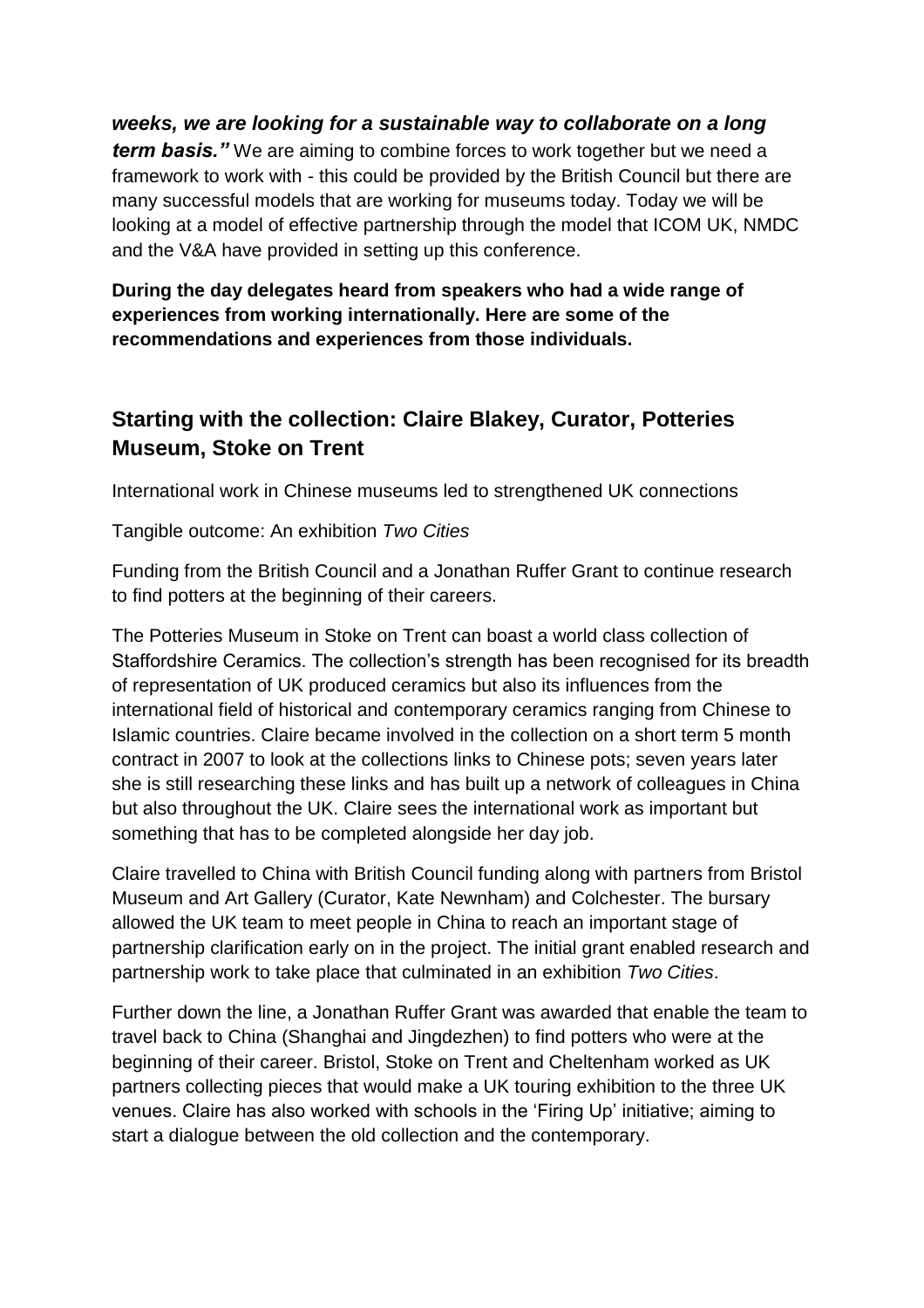Claire commented that compiling the two bids took a lot of work. Money that was left from the initial British Council bid was used with agreement to travel within the UK to ensure that project partners could meet face to face. This contact was very important for the project but had not been seen as a major expense in the initial project documents, so had not been budgeted for. Claire advises to seek as much funding as possible and not be too prescriptive.

*Recommendations:* Think creatively. Use the collection as a resource and a shared link in the partnership. Raise the profile of the institution. Aim for a variety of outcomes to benefit all partners.

http://www.stokemuseums.org.uk/collections/ceramics/

## **Training and Consultancy: Laura Frampton, Partnerships Manager, Science Museum Group**

Key objective: To establish and sustain the Science Museum Group (SMG) as a truly international organisation

Outcomes: Partnerships and International presence

Funding: Self funded with an aim for profit from consultancy

Laura is in charge of delivering the International strategy for the SMG. The Science museum covers 5 sites. Over the last 3 years under the new Director there have been more ambitious plans for international work. The International strategy was approved by the Board of Trustees in November 2012. Questions were initially asked about why there was a need to develop the international profile; the reasons found were to increase expertise, to secure value for money, to contribute to government agendas, to enhance benefits for the museum audience and to develop an aim to touring the science programme.

The focus has been on training and consultancy. Launchpad receives 1 million visitors per year. The energy of Launchpad is not just to do with the equipment but about the audience and the explainers that can not be packaged and sold on. Two other initiatives have been created: Punk Science and the Cockroach Tours.

There is a lot of soft knowledge in why people are interested in what we do. The strategy is more about being reactive to work that comes in rather than about planning.

The SMG works with (amongst 22 countries): Malta Science Centre - the Science Museum show dynamic ways to engage audiences.

Saudi Arabia - helped to conceive shows, define audiences, look at creating energetic and dynamic way of learning.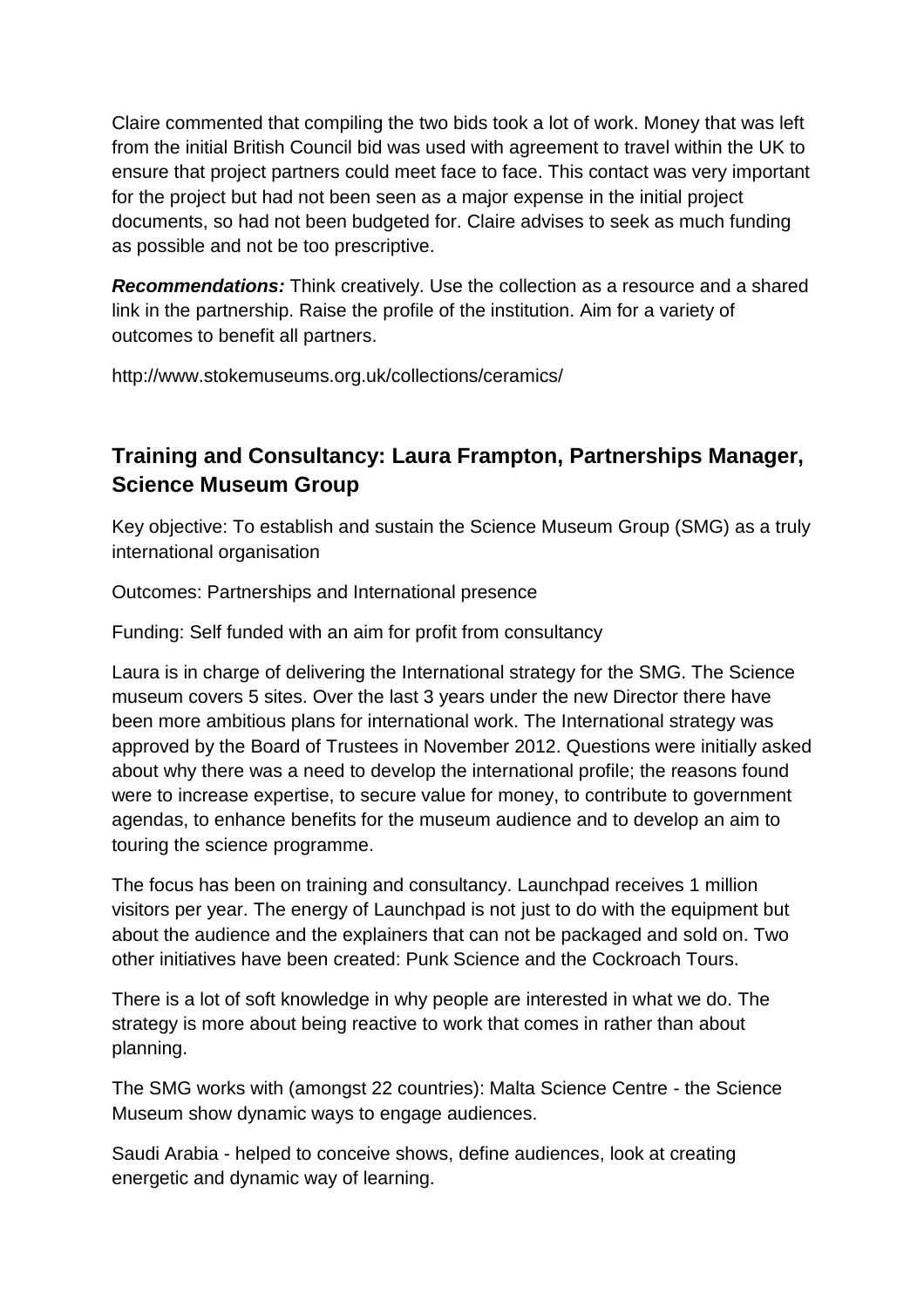In Istanbul the SMG has created learning tools that enable schools with the backing of the Government to learn about science.

The SMG also works in South Korea; they ran a training course for 30 Korean teachers. A Korean curator was awarded an six month internship. Senior members of the SMG Learning team attended the KOFAC STEAM conference in Seoul, promoting creativity in science education.

*Recommendations:* To enrol senior support staff to drive the work forward. early on in the project

Set up a working group within the museum made up of interested staff who already work internationally. Understanding the benefits of working internationally is crucial to continuation

Understand that there will be costs and plan for them - staff time, opportunities, subsistence, value of unique expertise, agree what costs you would be prepared to cover. Map all these costs out.

Listen to what is needed by potential overseas partners

It may be cheaper to repurpose what you already have and what the retailer already has to offer. These can make it more of an efficient way to work.

# **Generating revenue from digital assets, Lauren Sizeland, Head of Licensing, V&A Enterprises**

Outcomes: Various

Commercial enterprise

Income from digital assets can be seen as the fusion of commercial imperatives combined with non-commercial aims.

A museum must be able to define what digital assets are: 'A digital asset is any text or media that has been formatted into a binary source that includes the right to use it' (Aj van Niekerk, 2006).

The V&A Created range is influenced by the museums collections.

V&A retail company runs the shops within the museums.

Vandaprints.com runs an online print service.

V&A Publishing publishes 25 books every year.

V&A Inspired products - range using brand.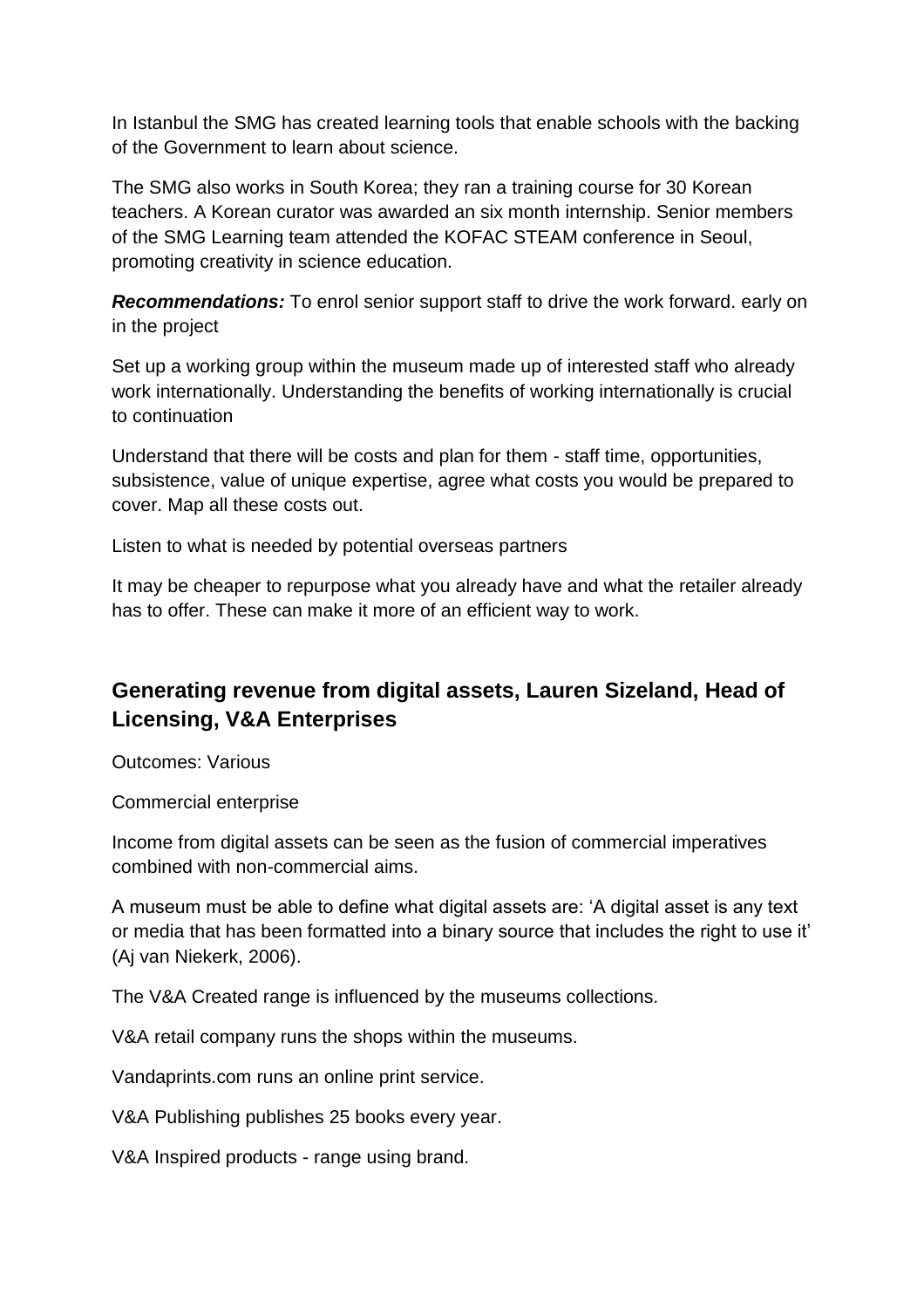V&A Brand Licensing allows the brand to be used on saleable items.

V&A Image licensing - images are used for one off use.

VandAimages.com an online image market.

The V&A digital assets have four key strands - the decorative - the glamorous - the British - the exotic. (The exotic does not appeal to the East but to the West).

V&A Enterprises exhibits at trade shows, including Brand Licensing Europe in London, the Mapurg trade show in Beijing and the USA Licensing International Expo in Las Vegas. They advertise widely in trade press.

Is it appropriate to invest in a transactional website? Prioritise where to invest money and at what stage in the business. Use an agency or agencies to licence your assets. Is it possible to create a revenue stream from publishing, merchandise, licensing or digital products? Other opportunities include using materials related to major exhibitions, touring shows and touring individual objects.

Understand how your customers will want to engage with you and how they would like to access data; develop functionality to meet their needs. Set terms and conditions of use.

Keep an eye out for possible joint projects and partnerships, popular culture and changing trends. The V&A create mood boards for licensees to sell the products so that the strong branding can be carried through to outpost shops. Understand products and ensure that there is buy-in from stakeholders. Be realistic with resources and available timing.

Appoint staff with commercial know how. Image licensing can be more profitable and risk free.

*Recommendations:* Understand and have confidence in your assets. Support from directors, trustees and curators and other stakeholders is vital. Use information available and from industry bodies to research the market, potential partners and your commodity thoroughly. Be realistic with the resources available, timing and expectations. Choose the right URL. Be prepared to be flexible. Appoint staff with commercial experience.

### **Working in Partnership: Tate and Pinacoteca de Estado de Sao Paulo, Silaja Birks, International Programmes Manager, Tate**

International work between Brazilian partners and the Tate has led to long term benefits for both institutions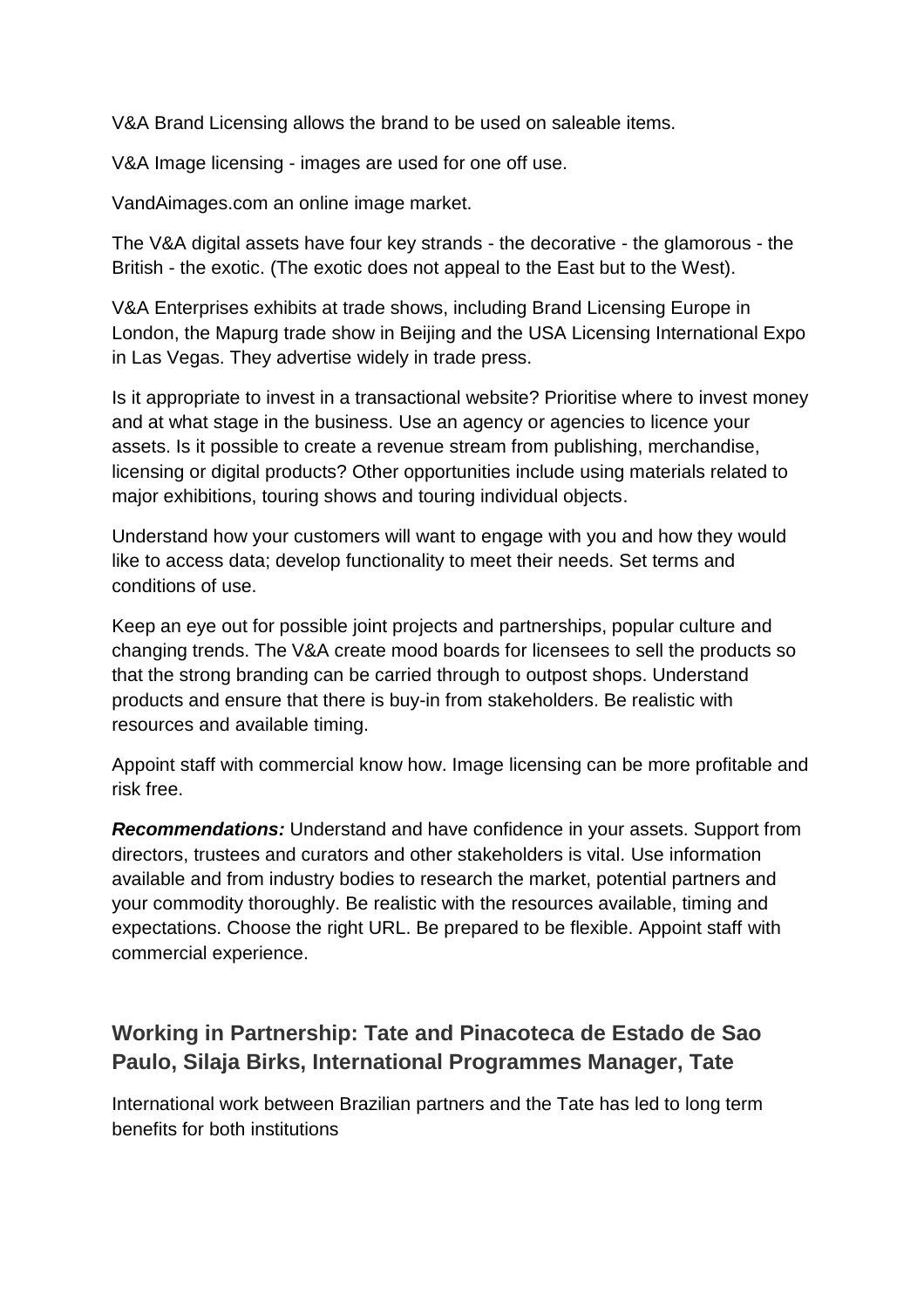Tangible outcome: An exhibition entitled Ceramic Cities: Design transfer between the East and West.

Funding from the British Council and a Jonathan Ruffer Grant to continue research to find potters at the beginning of their careers.

When the Tate adopted the international strategy their aim was to develop programmes beyond North American and Western European regions. The team are still learning as they progress through each project. The principle aims of the Tate's international work are to reciprocate, collaborate and exchange knowledge and ideas. The group have insights and expertise but approach projects with an open mind and certainly do not know it all.

In January 2012, Tate Trustees approved the Tate's International Strategy. The key principles of the strategy are – reciprocity, exchange, knowledge, ideas and reflecting art production. The aim is to look at representing art from the other parts of the world. Following on from the International Strategy the Tate Latin America Acquisitions Committee was established in 2000. Curatorial activities also expanded in co-ordination with the international strategy.

Within the Tate and Pinacoteca project rather than establishing pre-defined links the strategy aimed to use the natural links between the institutions. Silaja reflects that the ambition of both institutions was to move beyond creating exhibitions and towards ensuring that conservation care was practiced to improve the condition of the art involved. An MOU between the Tate and the Pinacoteca was developed and signed in August 2012. The Pinacoteca MOU was a framework that provided focus for what people were doing and where the project was going.

*Recommendations:* It is worth establishing an MOU between institutions.

Approval of an international strategy from Directors or Trustees within your institution is important.

The Plus Tate network is a helpful resource.

http://www.tate.org.uk/whats-on/tate-modern/conference/mira-schendel-conference

# **Borrowing objects from institutions overseas; The Search for Immortality, Tao-Tao Chang, International Manager, Fitzwilliam Museum, University of Cambridge**

Tangible outcome: exhibition Tomb Treasures of Han China, 5 May - 11 November 2012.

Chang recommends that it is important to know the remit of the individuals involved in international project work. With the knowledge of the partner's remit it is easier to tell if the partner is looking to generate income. There is massive construction going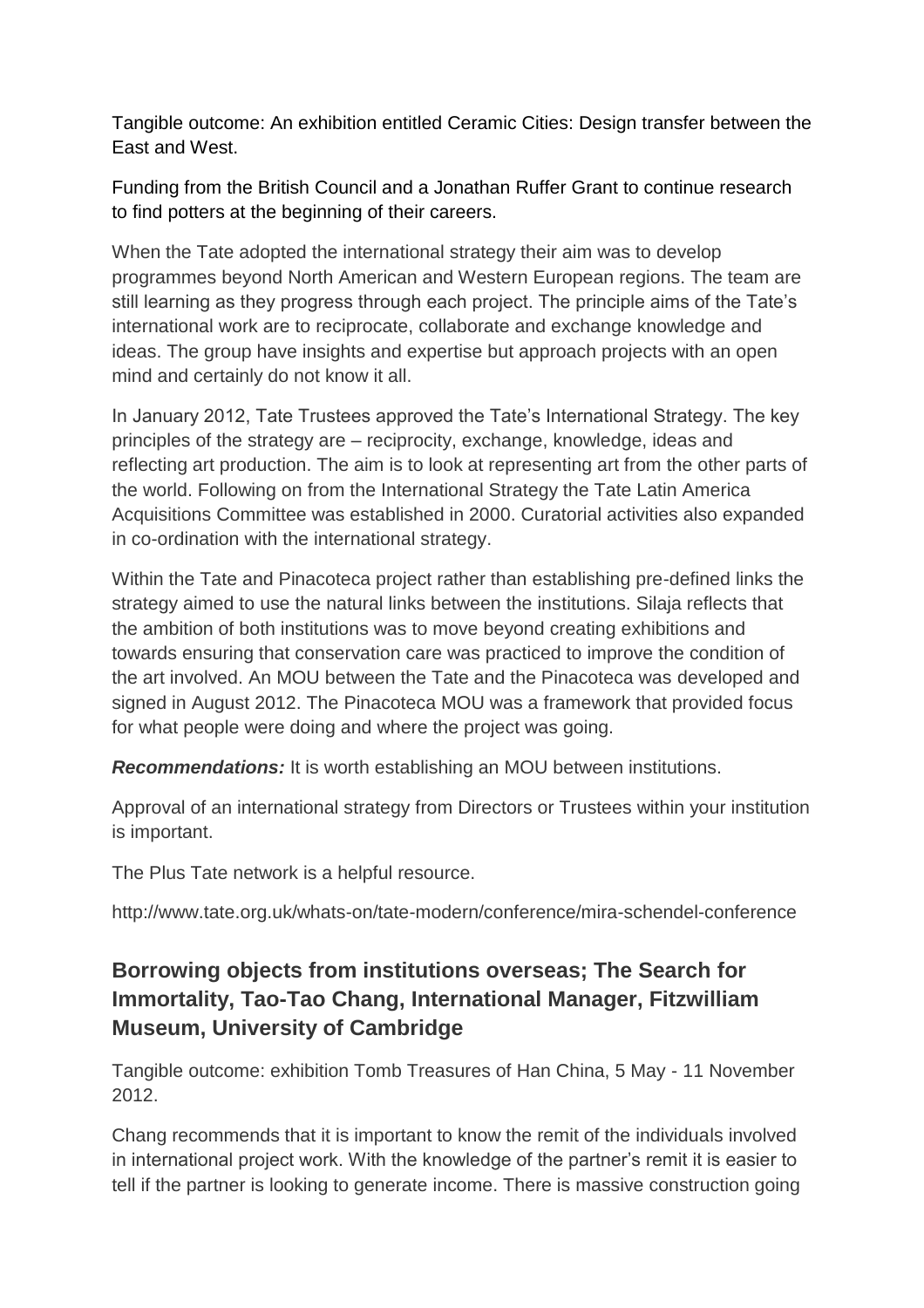on in China which means that a lot of cultural projects need to make money to fund new building aspirations. It is also worth finding out if there is a country wide strategy for the project that may have an effect on local and national knowledge. Through experience it is wise to have the right contacts in China to get things done. However, it is also good to have a knowledge of the status of the people involved in the project, this may have an influence on decision making and the length of time needed for approvals. People are often not in a position to compromise their position by saying 'yes'. UK couriers were always used, Chang found that Chinese couriers do not actually travel with the objects. ACE helped with the negotiations for the project, but no specific help with negotiations from the British Council or from British Embassy in China or Chinese Embassy in UK was sought. All objects had to be shipped from Beijing due to paperwork. This meant that the fee doubled in order to cover the costs that incurred from travelling items through Beijing and the Province and back to Beijing. Cuts were taken before money got through to the provincial curators.

*Recommendations:* It is essential to read between the lines and build an understanding of the aims and priorities between the two parties. Draw on people who know how to navigate the system.

Chang recommends that a contingency plan is formed and a contingency budget is put aside. Be prepared for hidden costs.

The Government Indemnity Scheme will always advise on insurance: William Brown is the contact.

http://www.collectionslink.org.uk/discover/security/further-advice-about-security

http://www.tombtreasuresofhanchina.org

#### **Touring objects overseas: V&A touring exhibitions, Sarah Scott, Head of Touring Exhibitions, V&A**

The V&A has an international and national touring programme. Considerations to the content of exhibitions and which objects are suitable for touring are given at planning stage.

The V&A started touring in 1995 with a tour to Japan of the 'Treasures of the V&A' exhibition. There are currently 37 people in the touring department.

Why tour? It makes the collections accessible. It encourages knowledge exchange and the sharing of expertise. Touring aims to meet the objectives of the V&A in being the world's leading art and design museum. The museum aims to promote, support and develop the Uk creative economy by inspiring new design and makers; by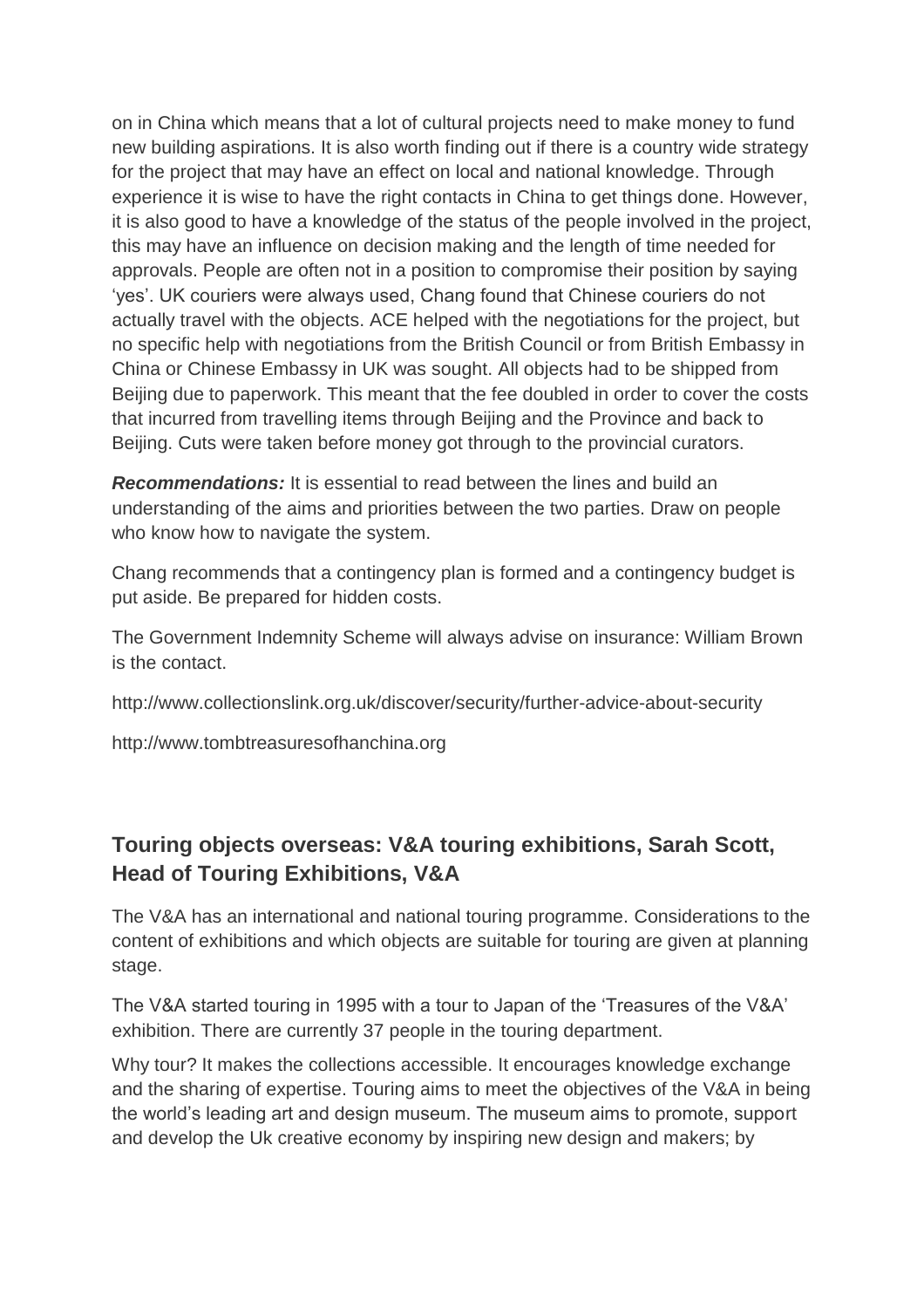stimulating enjoyment and appreciation of design and by providing a platform for debate. The aim is to also operate with financial and organisational efficiency.

The V&A approaches venues very early on with exhibition ideas. There are different types of exhibitions formulated to promote headline and smaller ones. It is exciting to see that exhibitions have a life beyond the V&A, after spending years to develop an exhibition it is good to see the exhibitions in different venues.

The V&A has a set of processes that works for them – in a simple description we could describe the process as: curating the exhibition, label, text and object mounts, mannequins and frames are all developed as part of the exhibition package. The V&A will build creates and package the objects themselves.

It is important for museums to look at who will want to see the exhibition. Have they got a specific agenda or way of interpreting things? How do we protect the objects how do they travel and to how many venues? The V&A will tour to a minimum of 3 venues to make the touring cost effective. The issues that take time during preparation include working through light and environmental sensitivities of the objects, looking at how the items will be stored, defining who the key stakeholders are and preparing the items for travel. There must be some flexibility for venues who want to display items differently. Things need to be clear with lenders. Sarah hypothetically spoke of an ideal touring model that would enable partners to share the freighting costs of touring so that the more venus the show is travelled to, the cheaper the costs. V&A contracts to overseas touring venues outline the UK Government Indemnity Scheme guidelines. The V&A will also issue a really clear contract that itemises cost and VAT.

*Recommendations:* The V&A works with venues to establish new partners but working with an existing contact is always recommended. The USP of the exhibition must be shown to attract potential touring venues. The V&A also takes into account the appeal of the show by considering what the venue doesn't have. Keep in mind the bigger picture. Enable flexibility within boundaries. Anticipate where things might go wrong by completing a risk assessment; remember that people are more important than objects.

http://www.vam.ac.uk/content/links/our-internationalwork/http://www.vam.ac.uk/content/articles/i/international-touring-exhibitions/

### **Exploring international links in local history: Norman connections, John Davies and Angela Riley, Norfolk Museums Service**

The project aims were to research and discover more about our Anglo-Norman sites. The project outcomes was a successful academic conference on Anglo-Norman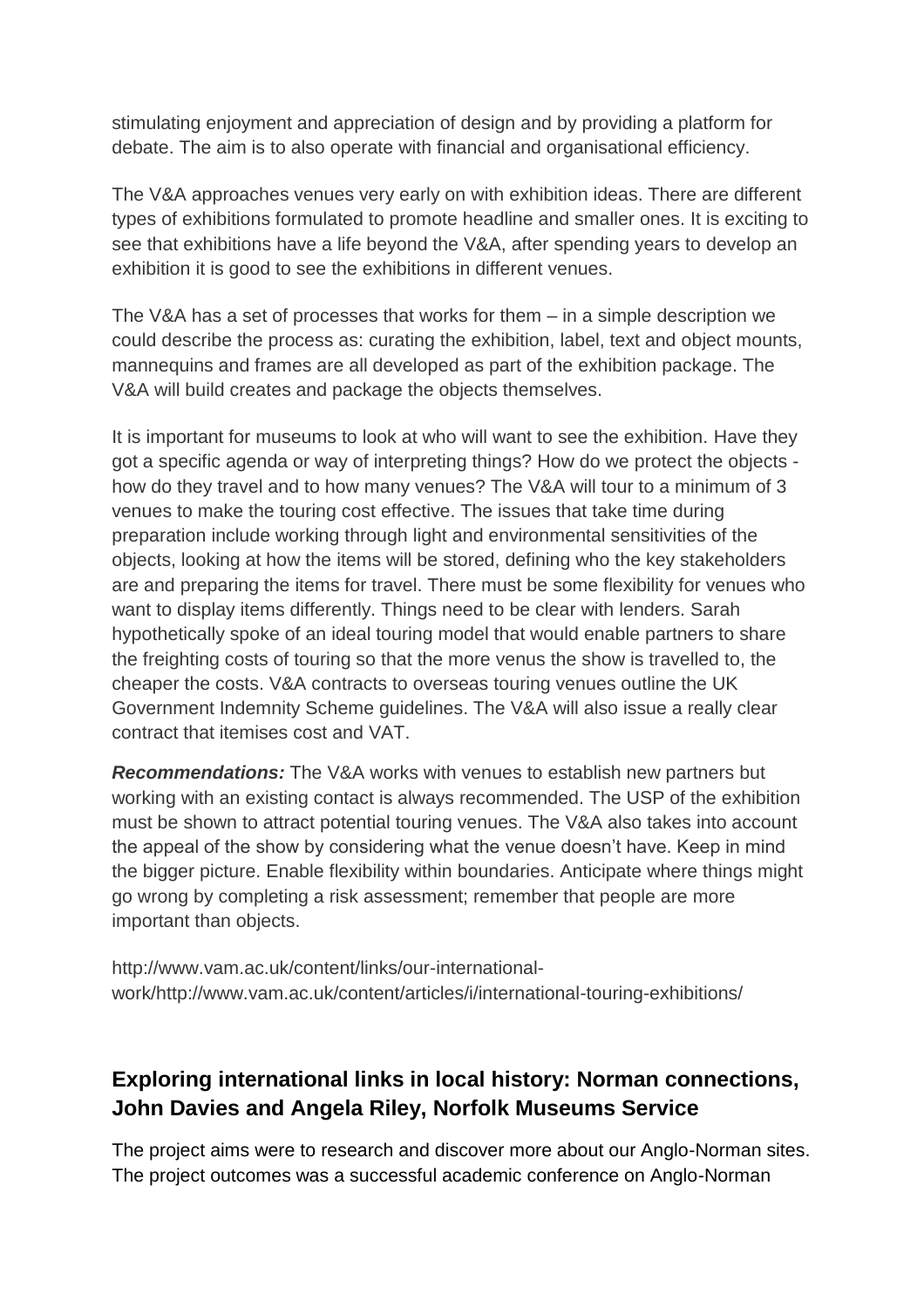archaeology, architecture and artefacts in Norwich Castle, May 2012. Outcomes also included on-site development, innovative technology and public events that brought Anglo-Norman history to life. Cross-border coordination and professional exchanges also took place and were invaluable to future collaborative work.

During the project start up a project idea was established, partners were identified within an eligible area, a project leader was nominated and project goals and a target group recognised. Objectives were set and a start and end date were agreed.

*Recommendations:* The team would recommend using video calls and meeting in person at least every three months to ensure that all messages are clearly communicated between partners.

Working with their French partners the team were aware of the protocol of inviting local dignitaries to events.

The team learnt to keep all documentation that related to expenses: when working with European Union funding it is important to have very detailed accounts of expenditure.

Internal buy in is very important - the power to promote the project is important.

http://www.museums.norfolk.gov.uk/Visit\_Us/Norwich\_Castle/The\_Castle\_Keep/inde x.htm

### **The Queen's Own Hussars Regimental Museum, Lord Leycester Hospital, Warwick, David Walker**

The museum will have a new display by 2017. The common theme will be India and the Indian Sub-continent. The museum in the UK made contact with the Indian National War Museum in Delhi and the 1857 Memorial Museum in Lucknow.

*Recommendations:* Have an idea of what you want to achieve and understand what they want to achieve, think about how you will benefit and who is paying. A formal proposal is recommended

Assume nothing, priorities may not be the same.

Be prepared for delays in contact due to time zones.

Direct refusal is often seen to offend.

Think through your proposal in terms of what the other party may achieve rather than what you want to achieve.

Understand that there are different procedures in India.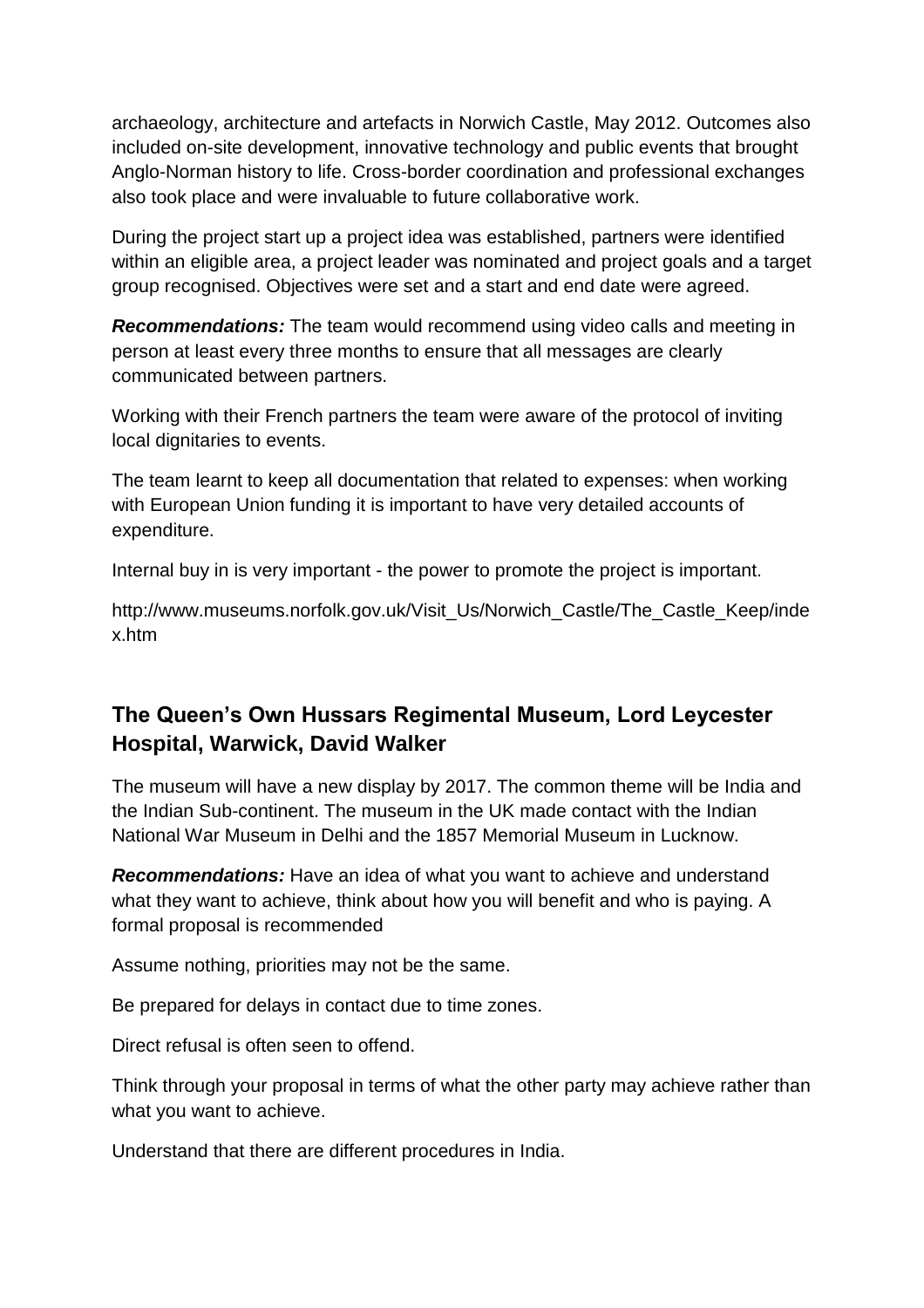Have a reliable guide or driver, a few words of the local language is useful, contacts are useful.

#### **Working in India, Rebecca Jacobs, William Morris Gallery**

Funding: British Council

Outcome: workshops for families, research and deeper understanding about Indian links within the collection

The William Morris Gallery (WMG) is run and managed by Waltham Forest Council. There is currently no international remit the main focus is on the local community. After a substantial holistic redevelopment which included a redisplay and expansion of the gallery, a total rethink also took place to engage new visitors.

Why go to India? William Morris was a multifaceted man involved in many arts and crafts, perhaps better known for his design work - furniture and stained glass.

William Morris was very influenced by Indian textiles, especially the block printing and use of natural dyes. Morris used Indian craftsmen as their model and benchmark to design his own designed furniture.

The aim of the project was to link local UK communities to the craftsmen who were so influential to Morris. Look at shared history and current similarities. The British Council bursary allowed Rebecca Jacobs to spend two weeks in India. The aim was to allow children to talk directly with woodblock printers and highlight ethical work and production.

Another aim was to raise the profile of the WMG. On the trip to India Rebecca wanted to scope out who to work with and who would provide benefits in the future. Sutre group textile industry in India was holding a conference at the same time as Rebecca's. Attendance at the conference enabled her to increase knowledge related to the collection. Rebecca collected samples and books for the collections. Found a Burn Jones stained glass window at St Pauls church in Calcutta, the original drawings of which are in the WMG in Walthamstow. Rebecca offered to provide information about the panel for the window.

*Recommendations:* Skype is widely used in India - conversations and points can get lost in emails.

Networking is important in India. Allow time to adjust to people's patterns of working. Be flexible and as open as possible when planning. http://www.wmgallery.org.uk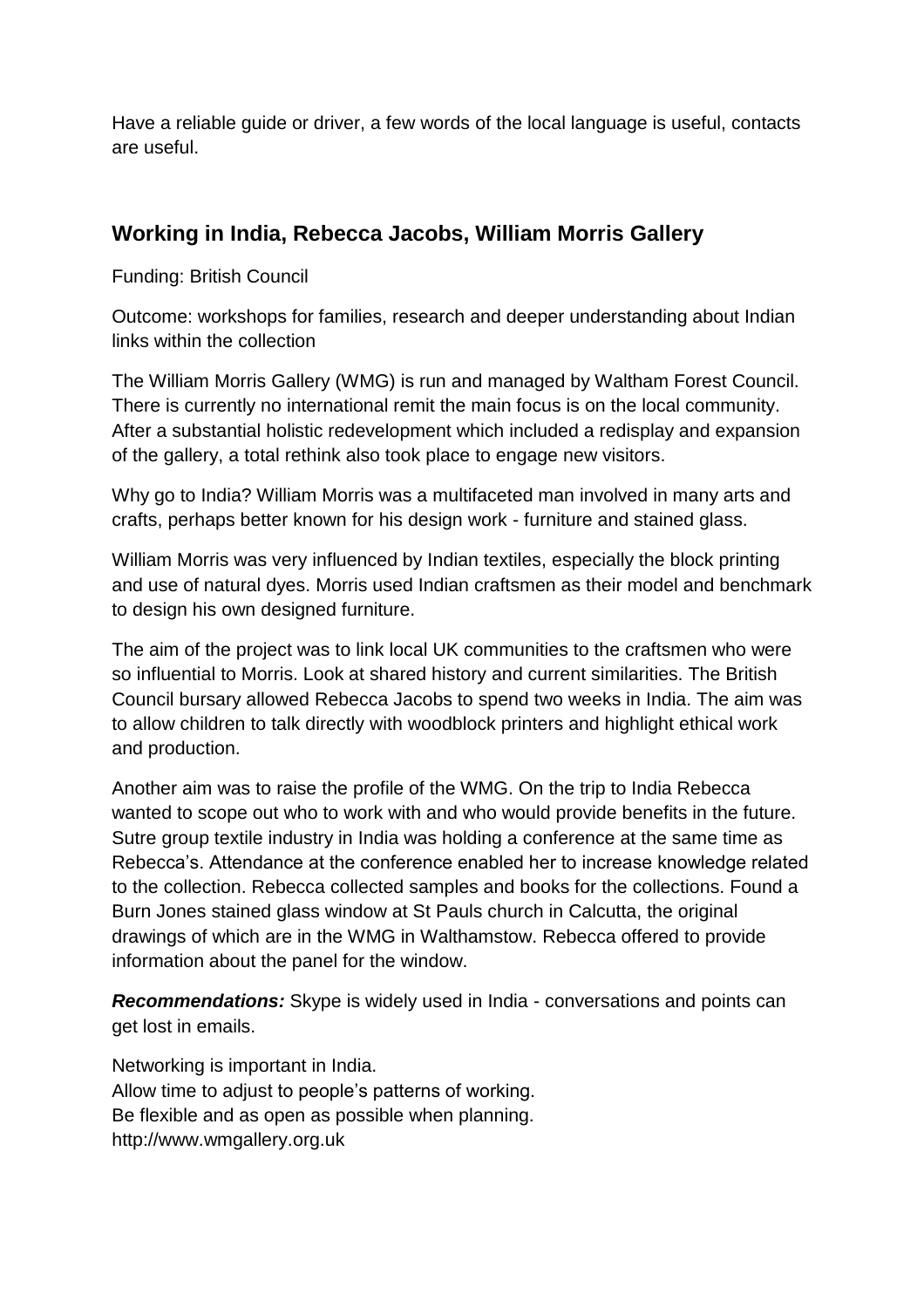# **Collaborative research and knowledge exchange: working with Australian museums academics and indigenous communities, Dr Christopher Morton, Head of Photograph Collections, Pitt Rivers Museum, University of Oxford**

From 2011 - 2015 the Australian Research Council funded the Globalisation, photography and race: the circulation and return of Aboriginal photographs in Europe to take place. An international team were involved from the Monash University, Melbourne, the University of Western Australia, Perth, The Pitt River Museum, University of Oxford, the Musee du Quai Branly, Paris, the Museum Volkenkunde, Leiden and the Museum of Archaeology and Anthropology, University of Cambridge. The aims of the project were to support excellent basic and applied research by individuals and teams, to enhance the scale and focus of research in the Strategic Research Priorities, to expand Australia's knowledge base and research capability, to encourage research and research training in high-quality research environments, enhance international collaboration in research and to foster the international competitiveness of Australian research.

*Recommendations:* Enhanced database records before and after research visit.

Digitisation of material took place, which also enhanced the collection. Tangible exhibitions took place by Aboriginal artist Christian Thompson in Oxford and internationally. Collections were connected to indigenous communities and their descendants, enhancing relationships. Images of descendants and community groups were presented to the relevant people in the photos. It was very beneficial to collaborate with colleagues internationally around related collections. The status and interest in the photographic collections in museums, libraries and archives amongst colleagues nationally and internationally was enhanced.

### **Co-production: National Museums Liverpool and European partners, Fiona Philpott, National Museums Liverpool**

The National Museums Liverpool are involved in a wide range of partnership projects; locally, regionally, nationally and internationally. The museum formed an international partnership in 2008 to create a large-scale family exhibition for the World Museum which would be an interactive exhibition exploring the world of plants called Plantastic. The exhibition had a universal subject and a strong concept, it was designed to accommodate three European languages and was targeted at 7-14 year olds and their families.

The National Museum Liverpool worked in partnership with 5 partners including 2 museums, 2 science centres and an exhibit production company. Each partner were using their distinctive qualities to enable a successful touring exhibition. These